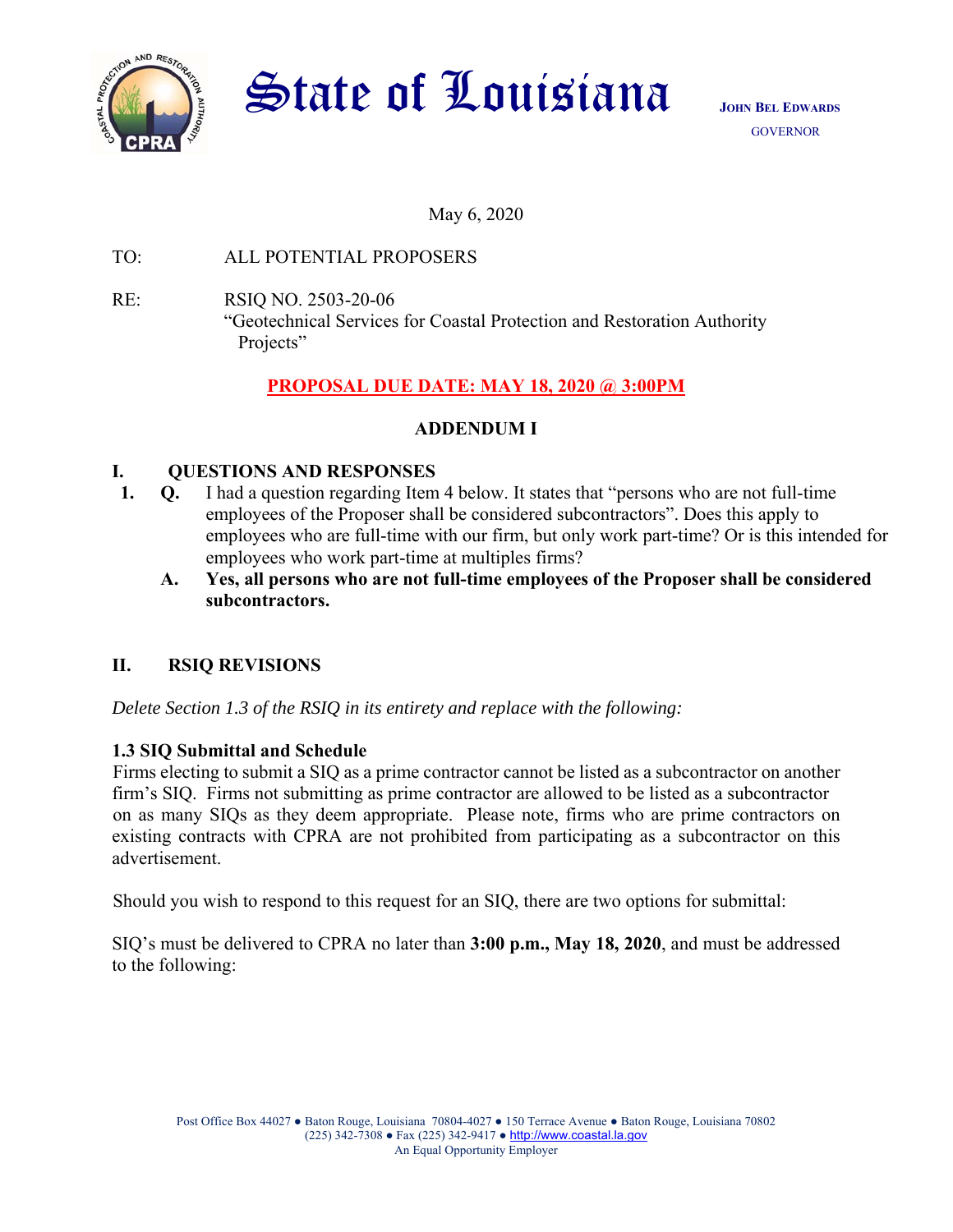**Option 1:** Submit one signed original, by an authorized representative of the prime firm and five (5) additional paper copies of the SIQ, along with a digital copy of the SIQ in .pdf format on a USB flash drive.

Ms. Allison Richard RSIQ Coordinator Coastal Protection & Restoration Authority 150 Terrace Avenue Baton Rouge, LA 70802

OR

**Option 2:** Submit a digital copy of the SIQ in .pdf format. Ms. Allison Richard RSIQ Coordinator CPRAcontracts@la.gov

Elaborate SIQs are neither required nor desired. The CPRA prefers a simple presentation and discourages extensive use of artistic designs, use of hard binders, etc.

Included in your SIQ should be:

- **(1)** An executive summary stating the firms' particular expertise, resources, and advantages they will bring to the CPRA. **Limit this summary to two (2) pages**;
- **(2)** Standard Form: CPRA 24-102 (Rev. 3/2019) which is attached (Enclosure 4). In the event the SIQ contains subcontractors, the particular type of service the subcontractor will perform together with the relevant experience should be included.
- **(3)** Certification Statement: The Proposer **must** sign and submit the Certification Statement shown in Attachment 5.
- **(4)** Subcontractors: Persons who are not full-time employees of the Proposer shall be considered subcontractors. All subcontractors necessary to conduct the work should be identified as specified in Section 1.14 "Use of Subcontractors", including the projected percentage of the scope of services to be accomplished by each subcontractor. For each subcontractor, the Proposer should include letters of agreement to undertake their portion of the proposed work.

**Included in your SIQ must be a separate SF CPRA 24-102 form completed by each subcontractor.** Company names listed on the SF CPRA 24-102 must precisely match the names filed with the Louisiana Secretary of State, Corporation Division, and the Louisiana State Board of Registration for Professional Engineers and Land Surveyors. Resumes or any organizational chart included in the SF 24-102 shall clearly state the location (city and state) of the office in which the staff member resides. Any potential contractor failing to submit any of the information required on the SF CPRA 24-102 will be considered non-responsive.